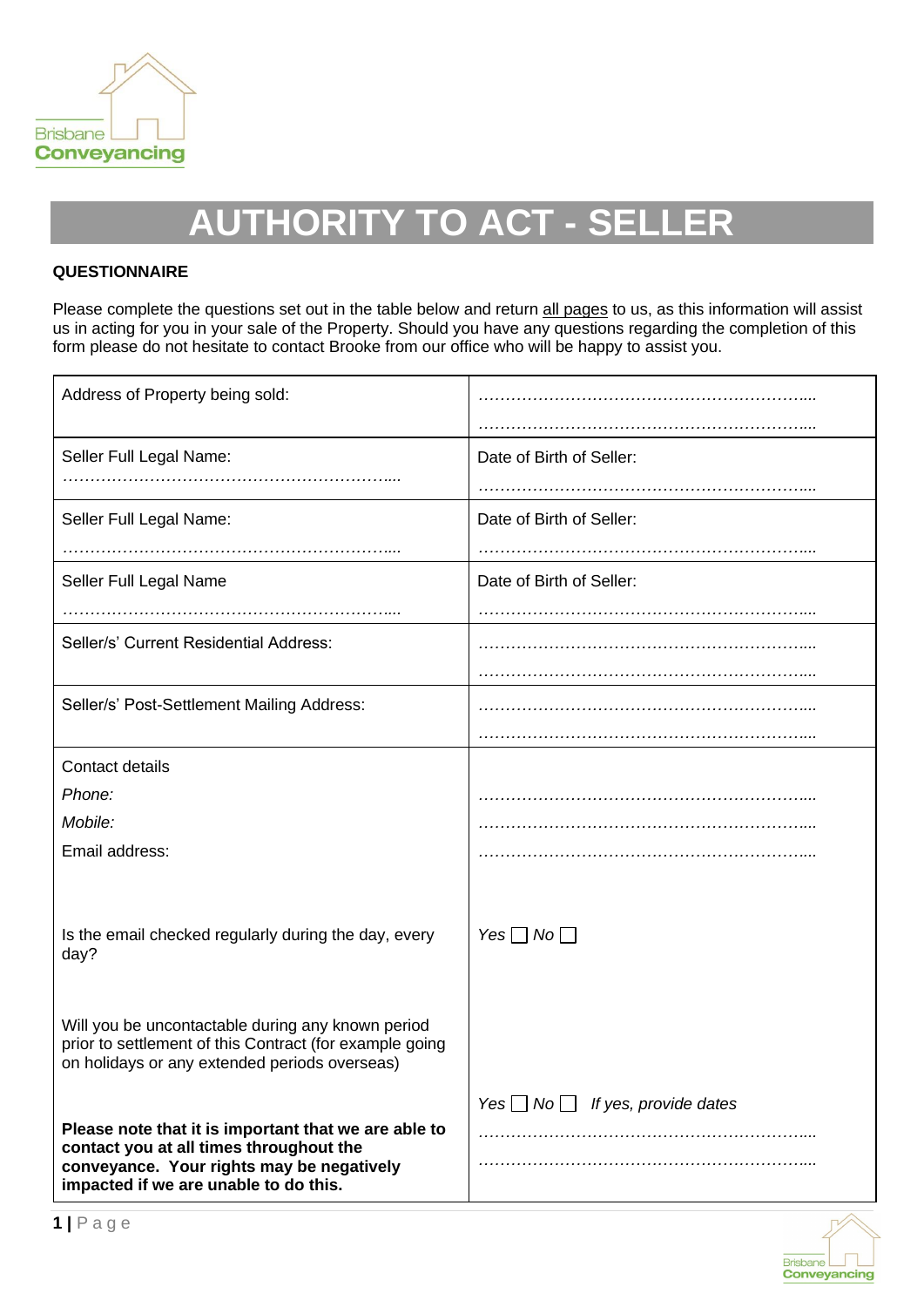| Is any individual seller not an Australian Citizen or<br>permanent resident of Australia?                                                                                                                                                                    | Yes $\Box$ No $\Box$                                                                                                                           |
|--------------------------------------------------------------------------------------------------------------------------------------------------------------------------------------------------------------------------------------------------------------|------------------------------------------------------------------------------------------------------------------------------------------------|
| If the seller is a company, is the company owned or                                                                                                                                                                                                          |                                                                                                                                                |
| controlled by foreign persons?                                                                                                                                                                                                                               | Yes $\Box$ No $\Box$                                                                                                                           |
| Is there a Mortgage over the Property?                                                                                                                                                                                                                       | Yes $\Box$ No $\Box$                                                                                                                           |
| If there is a Mortgage over the Property the contact<br>details of the bank are:                                                                                                                                                                             | If yes, you will need to contact the Bank and<br>arrange for the release of mortgage                                                           |
|                                                                                                                                                                                                                                                              |                                                                                                                                                |
|                                                                                                                                                                                                                                                              |                                                                                                                                                |
| If there is a Mortgage, Is the amount you are receiving<br>from the sale sufficient to cover all of the funds<br>required to pay out the mortgages over the property?                                                                                        | Yes $\Box$<br>$No$ $\Box$                                                                                                                      |
| If there are surplus funds at settlement after payment of<br>your mortgage and other costs associated with the sale<br>(agent's commission, legal fees etc.) have your provided<br>your Bank with authority to collect those surplus funds<br>at settlement? | Yes $\Box$ No $\Box$                                                                                                                           |
| If no, do you wish us to deposit any surplus sale<br>proceeds into your nominated account after settlement?                                                                                                                                                  | Yes $\Box$ No $\Box$<br>If yes, you will need to ensure your bank account<br>details are provided in the space provided in this form<br>below. |
| Do you know of any unregistered encumbrances or   Yes $\Box$ No Yes $\Box$ No $\Box$<br>interests affecting the property such as sewerage or<br>drainage easements, access rights for geothermal<br>exploration or production or declaration of beach area?  |                                                                                                                                                |
| Have you received any notices that relate to the property<br>from any authority?                                                                                                                                                                             | Yes $\Box$ No $\Box$<br>If yes, provide copies and details:                                                                                    |
| Have you ever received a land tax assessment for the<br>property?                                                                                                                                                                                            | land tax assessment                                                                                                                            |

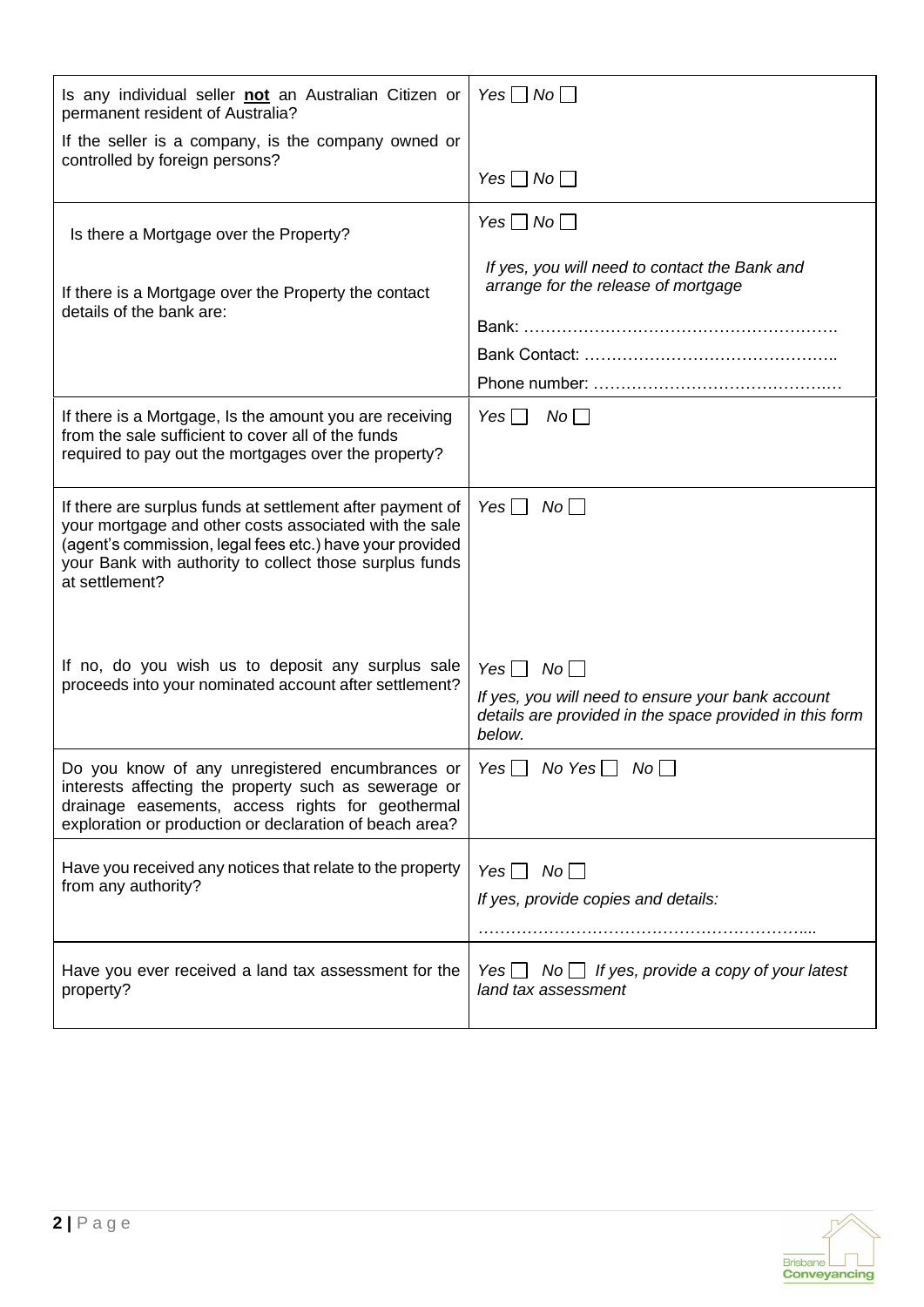| Is there currently a tenancy granted over the Property?                                                                                                               | No I<br>Yes                                           |
|-----------------------------------------------------------------------------------------------------------------------------------------------------------------------|-------------------------------------------------------|
| If there is a tenancy, will the tenant be remaining in the<br>Property after settlement? (i.e. is the Buyer taking the<br>Property subject to the tenancy?)           | Yes II<br>Noll                                        |
| If the tenant will not be remaining in the Property after<br>settlement, have you given notice to leave to the tenant?                                                | Yes    <br>If yes, provide details:<br>$No \bigsqcup$ |
| Are you agreeable to settling this matter online via<br>PEXA?                                                                                                         | Yes     No                                            |
| If yes, please note that <b>PEXA</b> charges a fee of                                                                                                                 |                                                       |
| \$117.92 + GST. If you agree to settle via PEXA, you<br>agree to the terms of PEXA's privacy policy, which can<br>be found at https://www.pexa.com.au/privacy-policy. |                                                       |

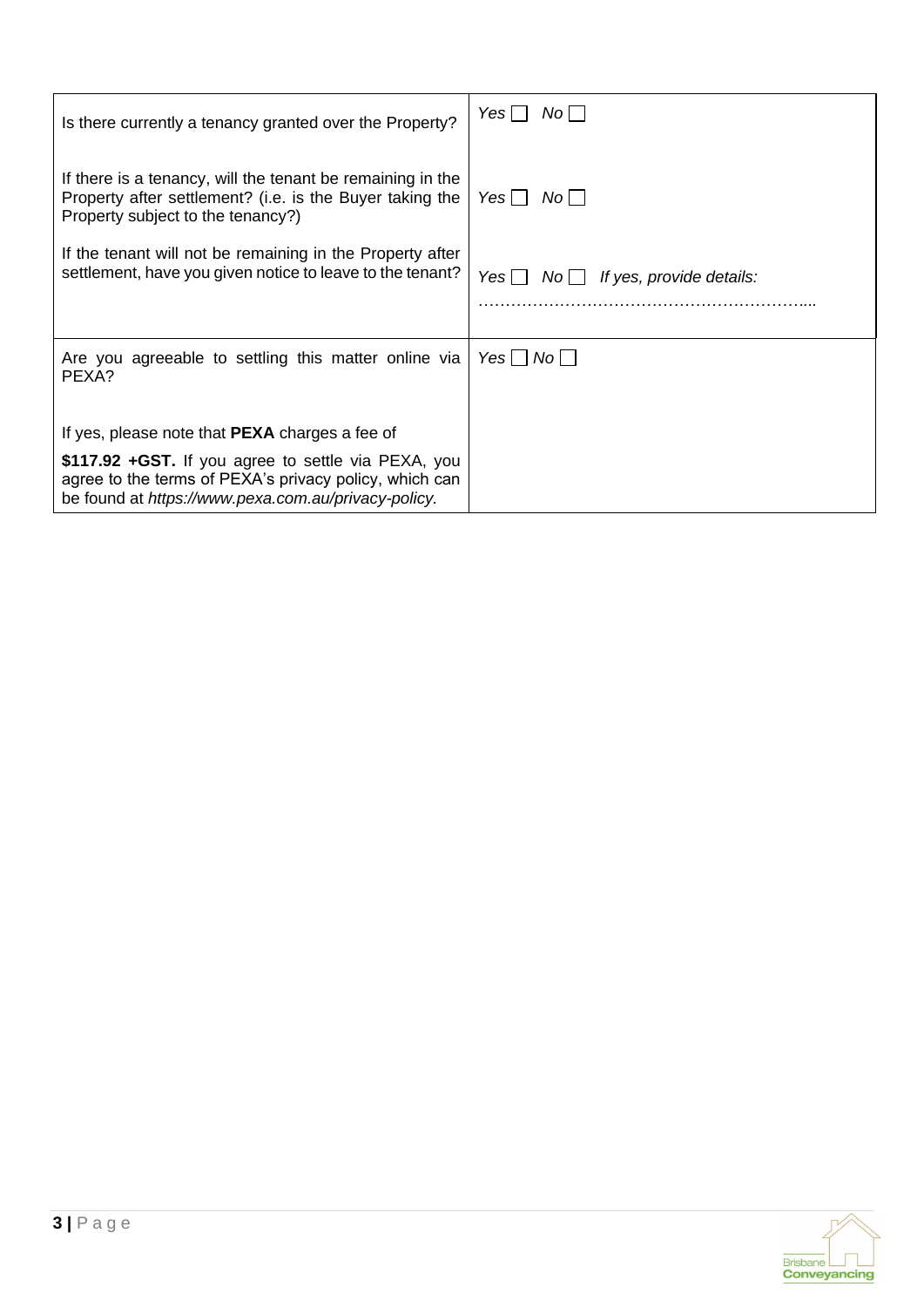

Please note, we have now partnered with **Secure xchange** which is a secure website that protects property transactions from hackers by allowing property buyers, sellers, real estate agents, and lawyers to communicate and confirm sensitive information such as documents & bank account details in a safe environment.

We will use this platform throughout the transaction and will strongly recommend that you use this platform when transferring funds to our firm for Settlement.

## **HANDLING FEE**

Should the Contract not proceed to settlement we will charge you a handing fee of \$110 + GST as well as the cost of a title search which we will obtain at the commencement of the matter and any disbursements carried out to date of termination. (please refer to our terms and conditions). This handling fee forms part of your total conveyancing cost, with the remaining balance payable upon settlement.

Accordingly, please forward the amount of **\$195** to our trust account details of which are as follows:-

A/C Name: **David K Lawyers Law Practice Trust Account** BSB: **034 003** Account Number: **312 056**

So that we may allocate your deposit to your matter please ensure that the property address is inserted as the payment reference (failure to do so will not have this amount duly allocated to your file). If you do not include this reference we are unable to allocate your payment to your matter.

You may also pay your handling fee via credit card by completing the following credit card authorisation :-

| Card Type                | Visa              |
|--------------------------|-------------------|
|                          | <b>MasterCard</b> |
| Name on Credit Card      |                   |
| <b>Card Number</b>       |                   |
| <b>Expiry Date</b>       |                   |
| <b>CCV Security Code</b> |                   |
| Amount to be Charged     | \$195.00          |
|                          |                   |

*For security reasons, we recommend you call us and provide your credit card details but if you find this to be an inconvenience, please insert your credit card details above.* 

**PLEASE NOTE: THE HANDLING FEE FORMS PART OF THE TOTAL CONVEYANCING PACKAGE COST. THIS AMOUNT WILL BE DEDUCTED FROM YOUR FINAL BILL.** 

\**Please note: Credit card payments will be attempted only once. If unsuccessful for any reason, the handling fee must be paid by direct deposit to our trust account, as per details above, before work on your file may begin.*

All refunds from our Trust Account must be drawn by cheque. Should there be a refund due to you after Settlement, please nominate your account below so that we can promptly arrange this for you:

| Name of Bank*:  |  |
|-----------------|--|
| Account Name:   |  |
| Account number: |  |
| <b>BSB</b>      |  |

\*Please only nominate an account with a bank that has a branch in the Brisbane CBD